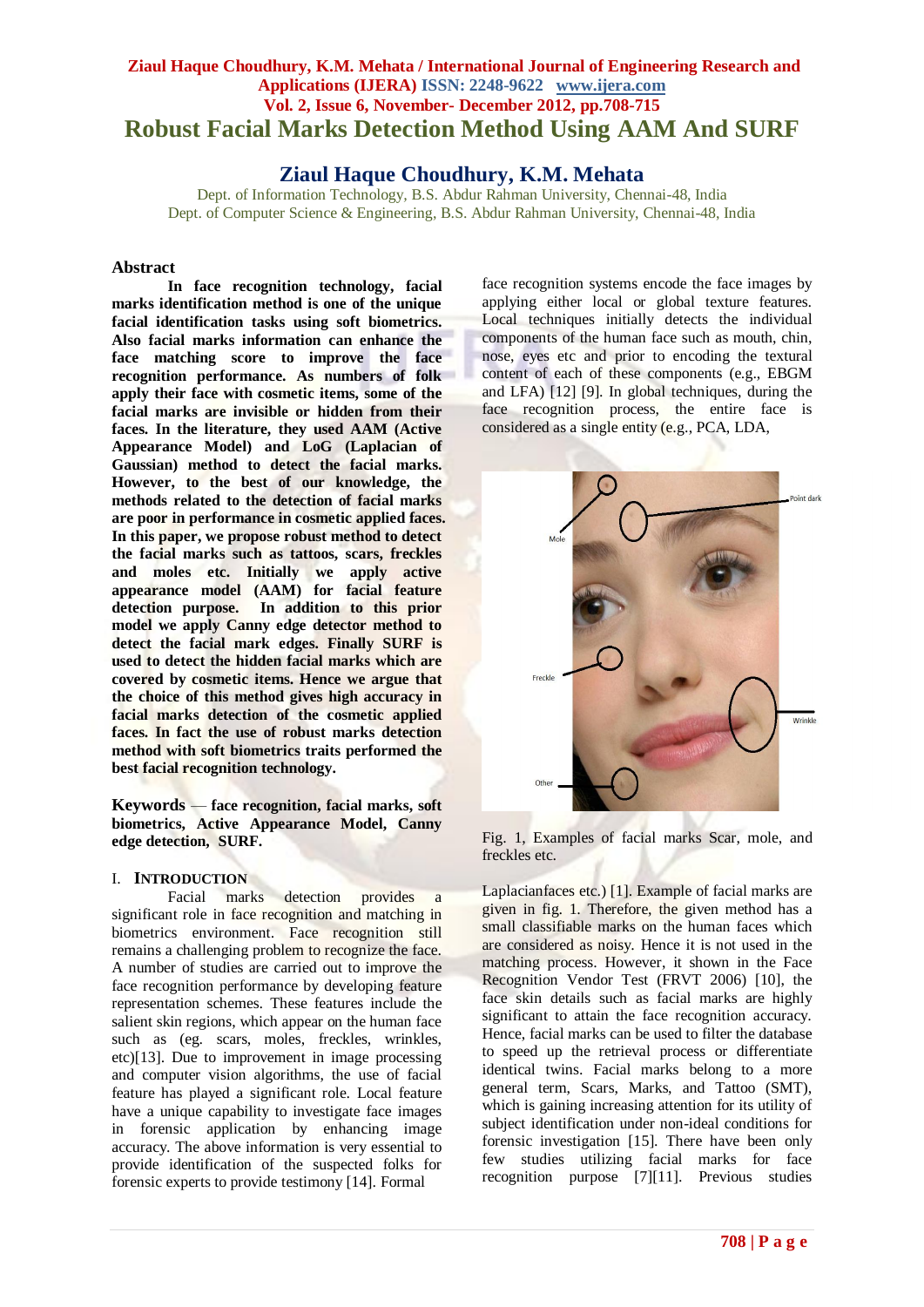illustrate that facial marks are primarily focused on facial recognition performance using standard face image data set. Park and Jain [7] expressed that facial marks are very essential for identifying twins using semi automatic concept. Also Spaun [13][14] explained that facial examination process carried out in the low enforcement agencies. One of the major examination steps involves identifying "class" and "individual" characteristics. The 'class' characteristics involve overall facial shape, presence of hair, hair color, shape of nose, presence of marks etc. Similarly ‗individual' characteristics include number and location of scars, tattoos, location wrinkles etc in a faces. Lin at el [3] first utilized the SIFT operator [5] to extract facial irregularities and fused them with global face matcher. Facial irregularities and skin texture were used as additional means of distinctiveness to achieve performance improvement. However, the individual types of facial marks not defined. Therefore the method is not suitable for face database indexing. Pierrard et al. [11] proposed a method to extract moles using normalized cross correlation method and a morphable model, they claimed that their method is pose and lighting invariant since it uses a 3D morphable model. Therefore, besides moles they did not consider other types of facial marks. Lee *et al.* [21] introduced "scars, marks, and tattoos (SMT)" in their tattoo image retrieval system. While tattoos can exist on any body part and are more descriptive, we are interested in marks appearing exclusively on the face which typically show simple morphologies. Pamudurthy *et al.* [18] used distribution of fine-scale skin marks pattern. The correlation coefficients calculated between registered skin patches are aggregated to obtain a matching score.

We completely focused to detect the facial marks from the face image and the hidden facial marks that are covered by cosmetic items. We use different powerful algorithms to find the facial marks from the cosmetic applied faces. Our method shows better performance contrast with the existing study. Fig. 2, shows the mark based matcher helps in indexing each face image based on facial marks, these indices will enable fast retrieval as well as for textual or key word based query. Fig. 3, shows the detected facial marks in different types of faces.



Fig. 2, Examples of textual query and a schematic of face region segmentation.



Fig. 3, Three different types of example of facial marks results. Full face, partial face, and offfrontal face

Our method differ from the existing work, we completely focused to determine the facial marks which are covered by cosmetic items using global and local texture analysis methods. Therefore, to overcome such problems, we initially apply the (AAM) Active Appearance Model using PCA to detect the facial features. Some facial features such as eye brows, eyes, nose, and mouth are subtracted from the detected face image. We create a mean shape to detect the face automatically and also construct a mask for the face image. Finally, we apply canny algorithm to identify local irregularities by detecting the edges in the image and Speed Up Robust Feature (SURF) to extract the facial features. Therefore the detected facial marks were combined to enhance the face matching accuracy. Our technique completely differs significantly from the previous studies in the following aspects: (1) initially we extract all the facial marks that are locally salient and covered by cosmetic items. (2) We concentrate on finding semantically meaningful facial marks instead of extracting texture patterns that are implicitly based on facial marks. The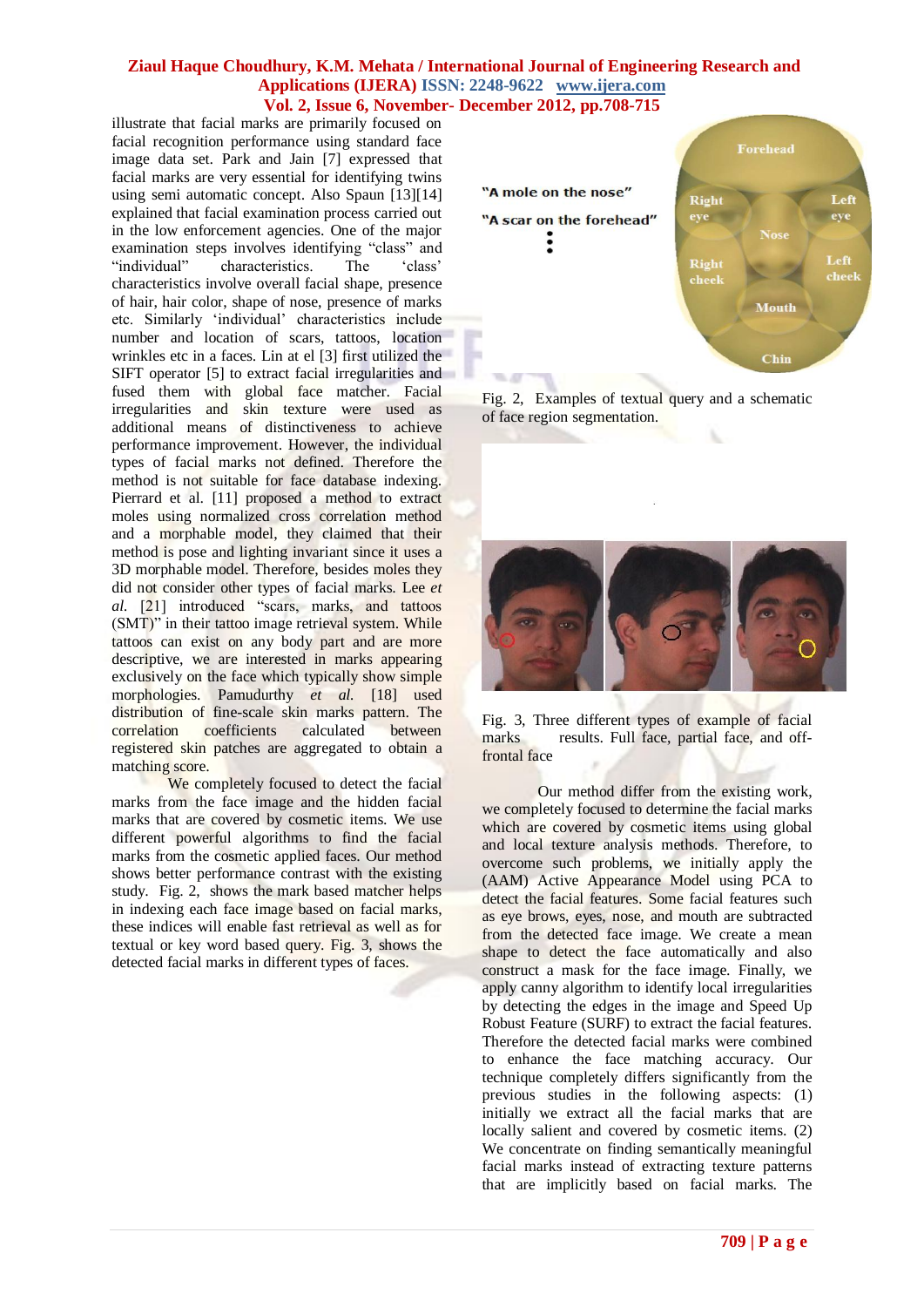proposed facial marks determination concept will be helpful to forensics and law enforcement agencies because it will supplement existing facial matchers to improve the identification accuracy.

### **II. FACIAL MARK FINDER**

The proposed facial mark detection method is based on the appearance of salient localized regions on the face image which are covered by cosmetic items. Therefore, a feature detector SURF [22] has been applied to detect the hidden facial marks. Hence, to detect the direct facial feature on the face image it will increase the number of false positives facial marks due to presence of facial features such as eyes, eye brows, nose, and mouth. Therefore, we initially detected the facial features from the face image and subtracted the unwanted regions to find the accurate marks present in the face, after that we extracted different facial marks present in the face image. The complete process involves different steps; the complete facial mark detection process is illustrated in Fig. 4. We will elaborate with the following steps 1) facial feature detection 2) mean shape mapping 3) face mask construction 4) facial marks blob detection and 5) facial marks blob classification.



Fig. 4, Schematic of automatic facial mark extraction process.

#### **1. Facial Feature Detection**

We applied Active Appearance Model (AAM) using PCA [16], [17] to detect automatically facial features with 120 landmarks that delineate the facial features such as eyes, eye brows, nose, mouth, and face boundary (Fig. 4). Therefore the facial features detection process will be disregarded in the sequence of facial mark detection process which provides easy identification of the marks. Active Appearance Models both the shape and texture of face images using the Principal Component Analysis

(PCA). We labeled a set of landmark points in training data using manually:

1.1, A set of shapes information  $X = \{x_1,...,x_N\}$  and corresponding textures  $G = \{q_1, \ldots, q_N\}$  are obtained.

1.2, Applying to get eigen value using PCA both On X and G, principal components of shape and texture,  $P_x$  and  $P_y$  are obtained.

1.3, The image shape and texture,  $\mathcal{X}_{\text{new}}$  and  $\mathcal{G}_{\text{new}}$ , of a new face can be expressed as  $\mathcal{X}_{new} = \mathcal{X}_{\mu} + P_x b_x$  and  $\mathcal{G}_{\text{new}}=g_{\mu} + P_{G}b_{G}$ , where  $\mathcal{X}_{\mu}$  and  $g_{\mu}$  (  $b_{X}$  and  $b_{G}$ ) are means (weight vectors) of X and G, respectively. The 120 landmark points were labeled on a subset of database images for training.

#### **2.Mean Shape Mapping**

Active Appearance Model has applied to detect the landmarks, therefore to simplify the mark detection we map each face image to the mean shape. Consider  $S_i$ , i=1,..., N represent the shape of each of the N face images in the database (gallery) based on the 120 landmarks. Hence the mean shape is calculated using the equation  $S_{\mu} = \sum_{i=1}^{N}$ *N*  $\sum_{i=1}^N Si$ .



Fig.5, Schematic of texture mapping process using the triangular Barycentric coordinate system.

Each face image  $S_i$  is mapped to the mean shape  $S_{\mu}$  by using the Barycentric coordinate-based [2] with texture mapping process. Initially, both  $S_i$ and  $S_{\mu}$  are subdivided into a set of triangles. Given a triangle  $T$  in  $S_i$ , its corresponding triangle  $T'$  is found in  $S_{\mu}$ . Let  $r_1, r_2$ , and  $r_3(r'_1, r'_2)$  and  $r'_3$ ) be the three vertices of  $T(T)$ . Then, any point p inside T is expressed as  $p=ar_1 + \beta r_2 + \gamma r_3$ , and the corresponding point p' in T' is similarly expressed as  $p' = \alpha r'_1 + \beta r'_2 + \gamma r'_3$ , where  $\alpha + \beta + \gamma = 1$ . In this way, the pixel value is mapped and shown in Fig. 5 using the schematic of the Barycentric mapping process. This mapping process has repeated for all the points which is present inside all the triangle, the texture in Si is mapped to  $S_u$ . Hence, after this mapping process, all face images are normalized in terms of scale and rotation and it facilitated us to represent each facial mark in a face-centered common coordinate system. Fig. 6 shows the schematic of mean face construction.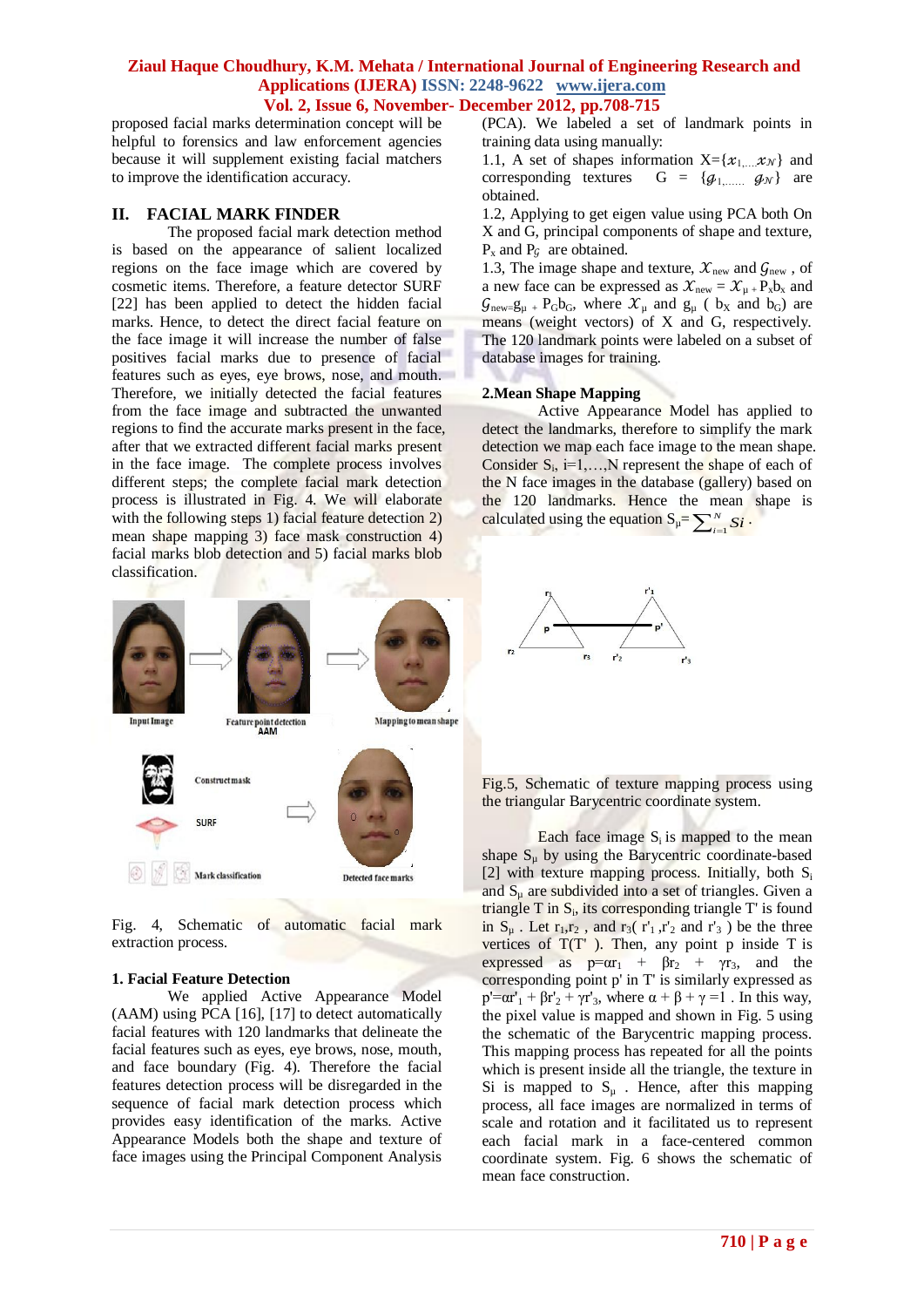

**Feature point detection** 

Mapping result to the mean shape

Fig. 6, Schematic of the mean face construction.

#### **3. Face Mask Construction**

From the mean shape we constructed a mask known as  $S<sub>u</sub>$  to suppress false positives values, after applying the facial feature detection for blob detection. Applying the blob detection operator to the face image mapped into the mean shape  $S_u$  is used to suppress blob detection on the facial features detection process. Consider the mask constructed from the mean shape to be denoted as  $M<sub>g</sub>$ , namely, a generic mask. However, the generic mask does not cover the user-specific facial features, eg. beard or small winkles around eyes or mouth, that are likely to increase the false positives. Therefore we also build  $M_s$  known as a user-specific mask using the edge image. Hence the conventional Canny edge detector [23][24] is applied to obtain the edge from the face image. The user specific mask Ms, constructed as a sum of  $M<sub>g</sub>$  and edges that are connected to  $M_g$ , it aid to removing most of the false positives present around the beard or small wrinkles around eyes or mouth.

#### **4. Facial Marks Blob Detection**

Our facial marks are mostly appeared and present in isolated blobs. To detect the facial marks which is covered such as cosmetic items, we use a familiar algorithm canny edge detector [23][24] and SURF [22] is applied to extract the facial marks appeared on the face. The algorithms are illustrated given below:

4.1, Canny edge detector: It was developed by John F Canny in 1986. It allows to detect the blob, motivated by this algorithm we detect the hidden facial marks which is covered with cosmetic items. It uses the Gaussian filter, and it introduces a twodimensional Gaussian function, and it uses first order derivation to filter the image. The twodimensional Gauss function is given follows:

$$
G(x, y, \sigma) = \frac{1}{2\pi\sigma^2} \exp(-\frac{1}{2\sigma^2}(x^2 + y^2))
$$

Where  $\sigma$  is known as variance of Gaussian function to control the length of Gaussian windows. Consider the origin image as  $T(x, y)$ , and it filtered by Gaussian filter and the result is given below:

$$
F(x, y) = T(x, y)^* G'(x, y, \sigma)
$$

For the  $G(x, y, \sigma)$  having two variables, the partial derivation along x and y direction are given :

$$
G_x(x, y, \sigma) = \frac{\partial G(x, y, \sigma)}{\partial x}
$$

$$
G_y(x, y, \sigma) = \frac{\partial G(x, y, \sigma)}{\partial y}
$$

The filtered image can be described as convolution of T(x,

y) and partial derivation of  $G(x, y, σ)$  along x, y:

$$
\begin{vmatrix} F_x(x, y) \\ F_y(x, y) \end{vmatrix} = T(x, y) * \begin{vmatrix} G_x(x, y, \sigma) \\ G_y(x, y, \sigma) \end{vmatrix}
$$

One of the pixels (x, y)'s gradient magnitude in image is

$$
\sqrt{{F_x}^2(x, y) + {F_y}^2(x, y)}
$$

and the direction angle is arctan is given as :

$$
\frac{F_y(x, y)}{F_x(x, y)}.
$$

Canny edge detection can detect all the edges which is present in the skin in silent region.

4.2, SURF: We use SURF (Speed Up Robust Feature) [22] as a feature detector to extract the facial marks. We also applied Hessian matrix base detector because of its good performance in computation time and accuracy. Therefore, we apply Hessian-Laplace detector [25] rather than using a different measure for selecting the location and the scale and we rely on the determinant of the Hessian for both. The Hessian matrix H(**x**, σ) in **x** at scale σ is defined as follows:

$$
\mathcal{H}(\mathbf{x}, \sigma) = \begin{bmatrix} L_{xx}(\mathbf{x}, \sigma) & L_{xy}(\mathbf{x}, \sigma) \\ L_{xy}(\mathbf{x}, \sigma) & L_{yy}(\mathbf{x}, \sigma) \end{bmatrix},
$$

Where  $L_{xx}$  ( $\mathbf{x}, \sigma$ ) is the convolution of the Gaussian second order derivative  $\partial^2_{\partial x}$ <sup>2</sup> g(σ) with the image I in point **x**, and similarly for  $L_{xy}$  (**x**,  $\sigma$ )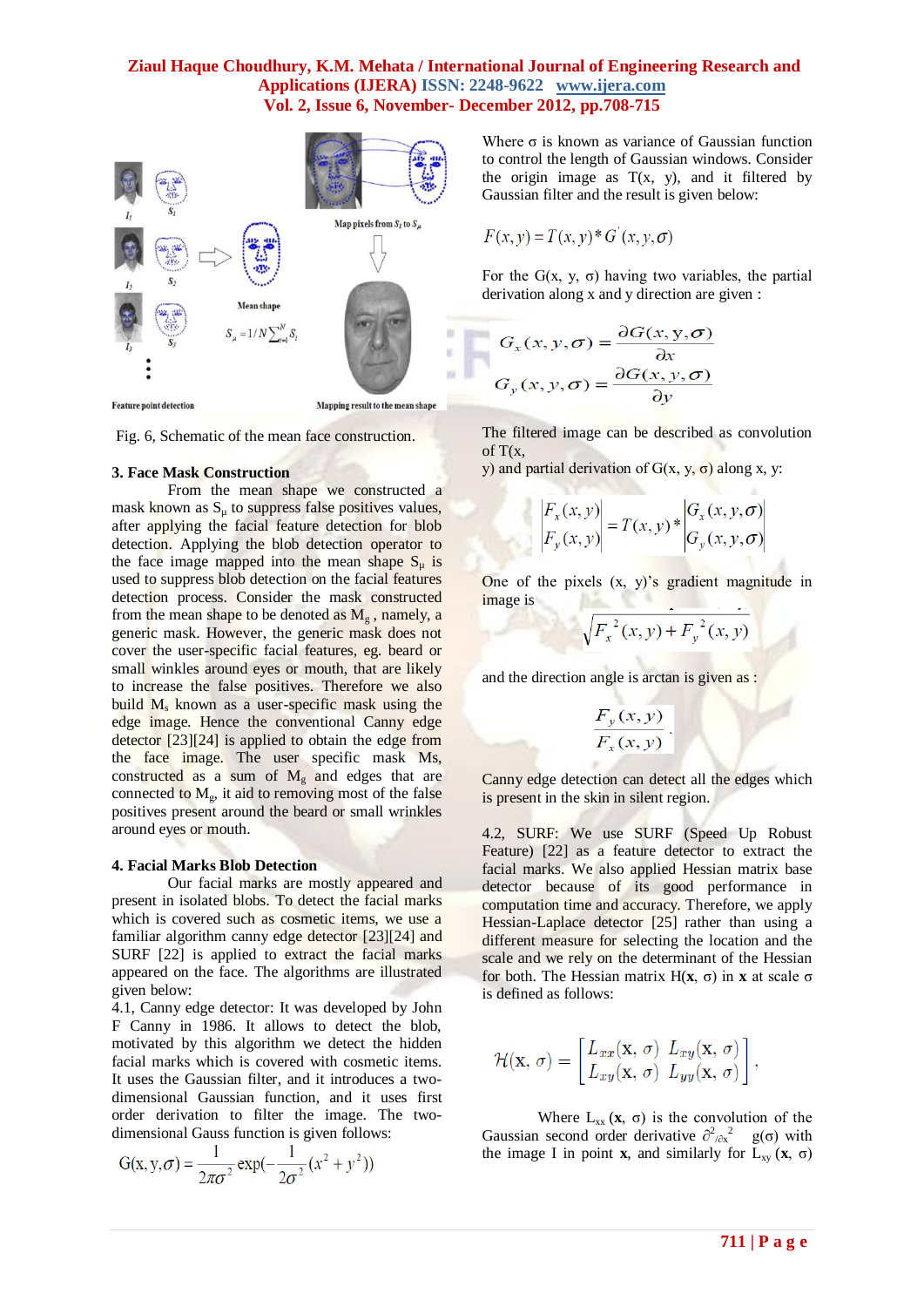and  $L_{yy}$  (**x**,  $\sigma$ ). To complete the procedure of facial mark detection process is enumerated below:

- a) Landmark detection from the face using AAM.
- b) Mapping to mean shape  $S_{\mu}$ .
- c) Mask construction.
- d) Apply Canny edge detector to detect the edges.
- e) SURF is applied to extract the features.
- f) Represent the marks with bounding box.









Fig.7 Mark classification using morphology.







Figure 8. Examples of mark detection and classification results.  $(1),(2)$ ,  $(3)$ ,  $(4)$ ,  $(5)$  and  $(6)$ Symbols are used to denote six different classes of marks.



Fig. 9. Mark detection graph

LOG is the existing mark detection performance. SURF is the our proposed mark detection performance.

Mark detection is evaluated in terms of mark detection accuracy and image brightness, shown in fig. 9. The mark detection accuracy of mark detection with the range of brightness contrast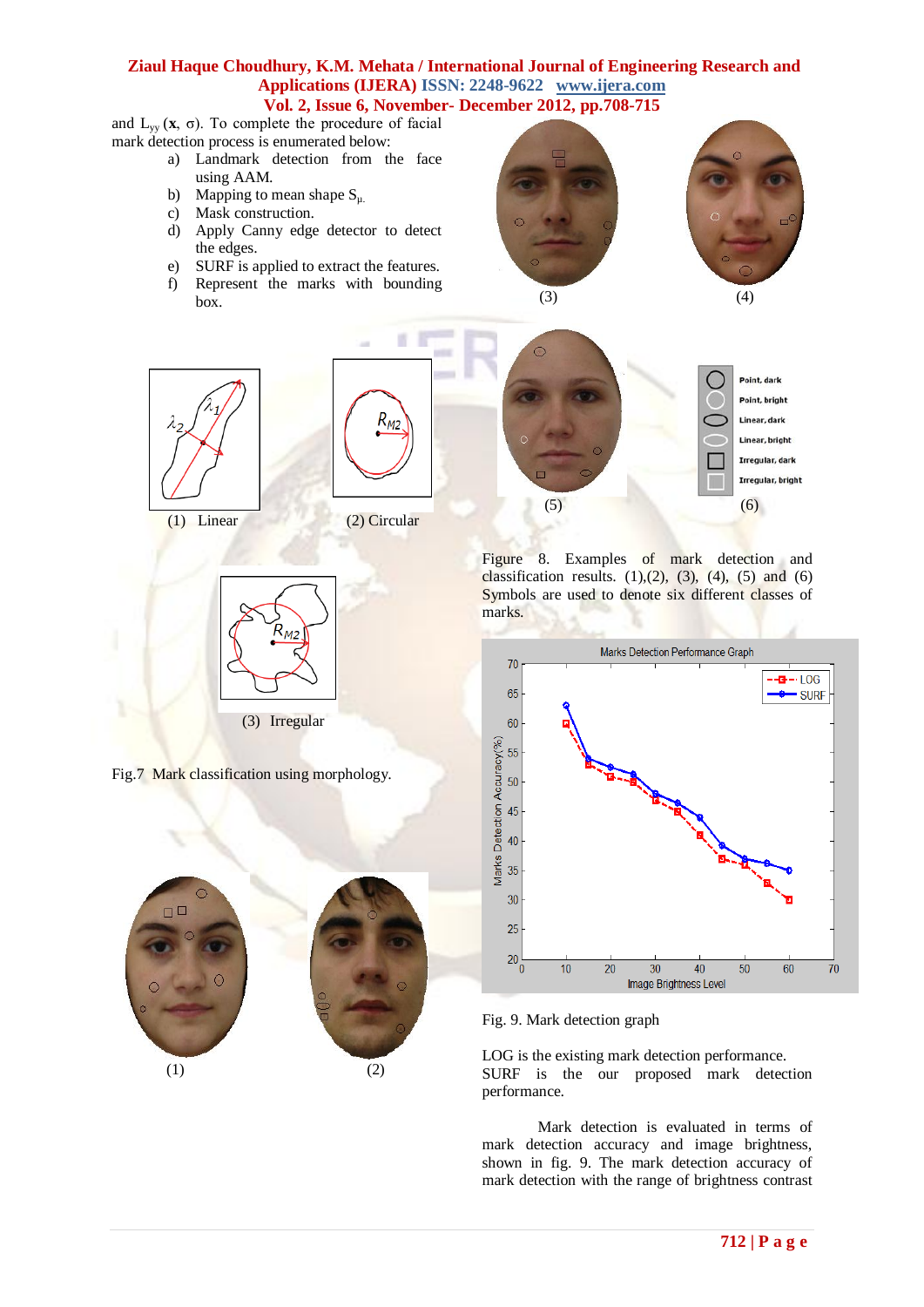varies from ( 30% , 60%) to (60%, 10%) in existing work and our proposed work varies from ( 35%, 64%) to  $(60\%, 10\%)$  from the face image. These results showed the automatic mark detection accuracy and performance. Our mark detection performance graph shows that marks detection accuracy is better than the existing marks detection accuracy. We evaluated the automatic mark detection process which helps us to improve the face recognition accuracy.

### **5. Facial Marks Blob Classification**

Each detected blob such as Marks, Moles etc are assigned a bounding box tightly enclosing the blob. Then we classify a mark in a hierarchical fashion: linear versus all, followed by circular point versus irregular. Therefore linearity classification of a blob such as  $\lambda_1$  and  $\lambda_2$  known as two eigen values are obtained from the eigen decomposition on x and y coordinates of blob pixels. When  $\lambda_1$  is larger than  $\lambda_2$ , the mark is considered as a linear blob. We calculate the second moment of the blob pixels  $M_2$ for the circularity detection. A circle  $RM_2$  with radius  $M_2$  will enclose most of the blob pixels if they are circularly distributed. Therefore, a decision can be made based on the ratio of the number of pixels within and outside of  $RM<sub>2</sub>$ . The color of the blob can be decided based on the ratio of the mean intensity of the pixels inside and outside of the blob  $(e_{in}/e_{out})$ .

The classification of blobs is shown in the fig. 7 and fig. 8 elaborated facial marks detection results using our new method of facial marks detection which is covered by cosmetic items. We demonstrate that our proposed method detects the facial marks robustly detected.

### **III. FACIAL-MARK-BASED MATCHING**

We encoded the detected facial marks into a 48 bins histogram representing the morphology, color, and location of facial marks. To encode the facial marks, the face image is subdivided in to eight different regions in the mean shape space Fig. 10. Each mark is encoded by six digit binary number representing its morphology and color. If facial marks are more than one found in the same region, a bit by bit summation is applied. The six bin values are concatenated for the eight different regions in the order as shown in Fig.10, to generate the 48 bin histogram. If a mark is obtained on the borderline of the face segments, it is consider as a both regions also considering the variations of the segments across multiple face images of the same subject. The soft biometric traits based matcher is used to retrieve the data from the data base. Soft biometrics can be combined with any face matcher to improve the overall accuracy [20]. The weights are chosen to obtain the best face recognition accuracy.



Fig. 10, Schematic of the mark based indexing scheme.

# **IV. EXPERIMENTAL RESULT 1. Database**

We used two different kind of database, CVL database and CMU PIE database to design two separate databases, DB1 and DB2 are used to evaluate the proposed mark-based matcher. DB1 consists of images from CVL and CMU PIE databases with 1000 images, one image per subject, for probe and 2000 images, one per subject for gallery. DB2 consists of CMU PIE face images with 1000 images from 1000 subjects for probe and 2000 images from 2000 subjects for gallery. The image size varies from  $384\times480$  to  $640 \times 480$  (width height) for the CMU PIE and 1000  $\times$ 2000 for CVL databases both at 96 dpi resolution. Therefore, we manually labeled the fifteen facial mark types for DB2 and eight facial mark types (e.g., based on color and morphology) for the CVL images in DB1 to create the ground truth. This allows us to evaluate the proposed facial mark extraction method. We used the images from the CVL database in DB1.

### **2. Face image matching and retrieval**

Facial marks play a critical role to recognize the given face. Therefore some of the facial marks are not stabilize in human face for example pimples, acne or zits. To enhance the matching accuracy, we fixed up the permanent marks such as moles, scar, birth marks etc on the face image. It will improve performance of the recognition or identification of the human face. Also we focused those face images that includes facial marks but that are covered by cosmetic items. Our method detects the all kind hidden facial marks on the face image. We simply filter out the unnecessary facial edges and fixe the particular importance of facial marks. It improves the matching accuracy and enhanced the results. We collected small amount of facial images which contains 1000 images. We retrieved the images and it shows 90% of accuracy from the face database. Fig. 11 shows the detected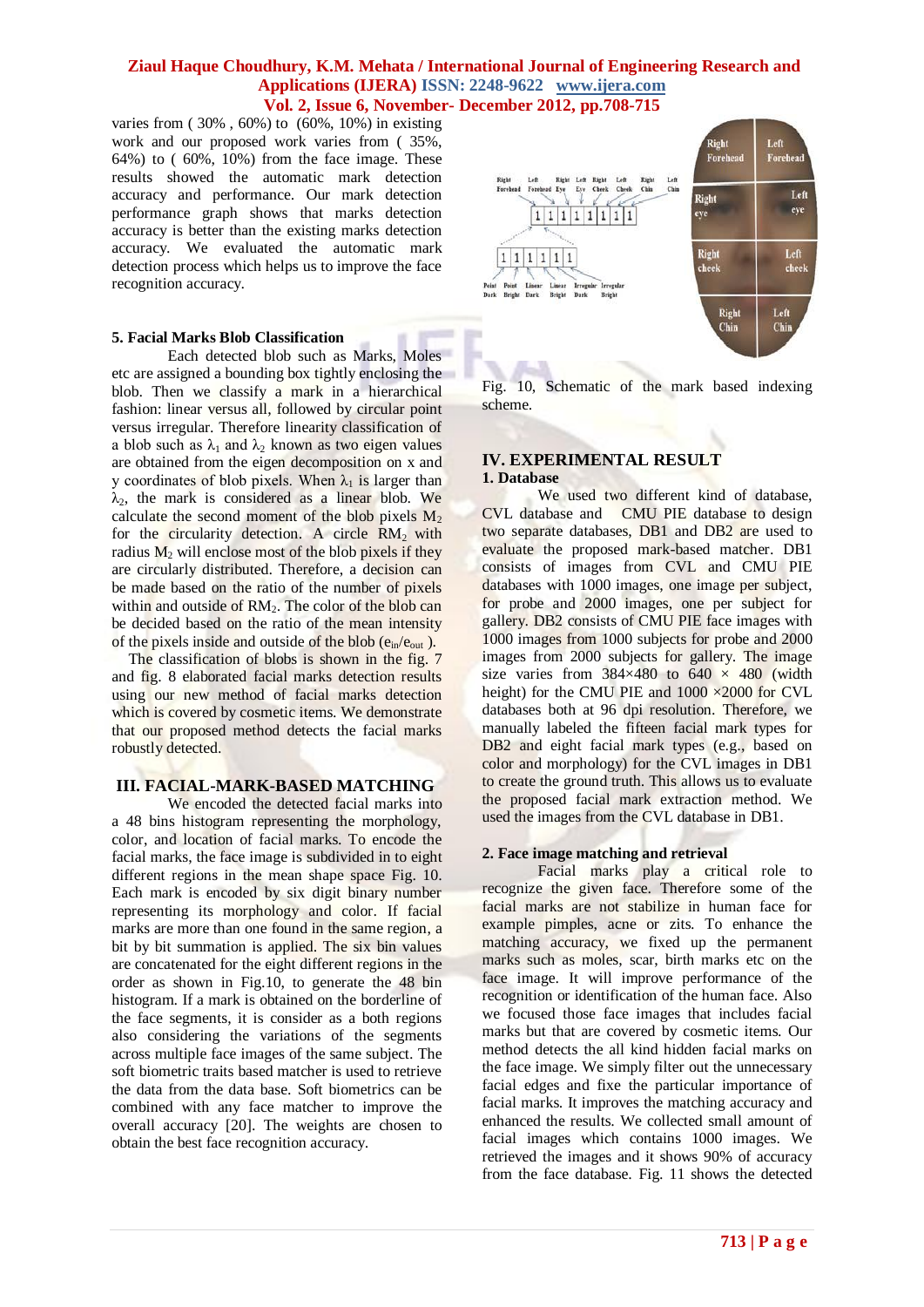facial marks that are retrieved from the database. Our database contains numerous detected face images. We have two databases DB1 and DB2; DB1 data base contains the facial marks detected images and DB2 data base contains the face matching data. Our proposed mark detection method is implemented using Matlab 7.10.0(R2010a).

previous studies where the facial marks are presented implicitly and with poor accuracy, we presented the most effective method to detect the facial marks. We are currently working for further improvement with robust mark detection methods and we are also studying image resolution requirements for reliable mark extraction.

# **REFERENCES**

- [1] P. N. Belhumeur, J. P. Hespanha, and D. J. Kriegman. Eigen-faces vs. fisherfaces: recognition using class specific linear projection*. IEEE Trans. PAMI, 19(7):*711– 720, 1997.
- [2] C. J. Bradley. The Algebra of Geometry: Cartesian, Areal and Projective Coordinates*. Bath: High perception*, 2007.
- [3] D. Lin and X. Tang. From macrocosm to microcosm. *In Proc. CVPR,* pages 1355– 1362, 2006.
- [4] T. Lindeberg. Feature detection with automatic scale selection. *International Journal of Computer Vision, 30(2*):79–116, 1998.
- [5] D. G. Lowe. Distinctive image features from scale invariant keypoints*. International Journal of Computer Vision, 60(2):*91–110, 2004.
- [6] S. Milborrow and F. Nicolls, Locating facial features with an ext-ended active shape model. *ECCV*, 2008. [http://www.milbo.users.sonic.net/stasm.](http://www.milbo.users.sonic.net/stasm)
- [7] U. Park and A. K. Jain. Face matching and retrieval using soft biometrics. *IEEE Transactions on Information Forensics and Sec-urity, 5(3):*406–415, 2010.
- [8] U. Park, Y. Tong, and A. K. Jain. "Age invariant face recognition*. IEEE Transactions on Pattern Anal. Mach. Intell., 32(5)*:947–954, 2010.
- [9] P. S. Penev and J. J. Atick. Local feature analysis: a general statistical theory for object representation. Network: *Computation in Neural Systems,* 7:477– 500, 1996.
- [10] P. J. Phillips, W. T. Scruggs, A. J. O'Toole, P. J. Flynn, K.W. Bowyer, C. L. Schott, and M. Sharpe. Face Recognition Vendor Test 2006: *FRVT 2006 and ICE 2006 Large-Scale Results Tech.* Report NISTIR 7408, NIST, 2007.
- [11] J. S. Pierrard and T. Vetter. Skin detail analysis for face recognition*. In Proc. CVPR,* pages 1–8, 2007.
- [12] L. Wiskott, J.-M. Fellous, N. Kruger, and C. von der Malsburg. Face recognition by elastic bunch graph matching *IEEE Trans. PAMI, 19(7)*:775–779, 1997.

# **V. CONCLUSION**

We have proposed a new facial mark detection process as well as face matching which are covered by the cosmetic items on each faces. We have shown that the proposed facial based indexing scheme helps us in matching the facial marks and to enhance the security based on biometrics. For marks detection and enhancing purpose, we used powerful canny edge detection method and SURF algorithm for feature extraction purpose. In contrast to the